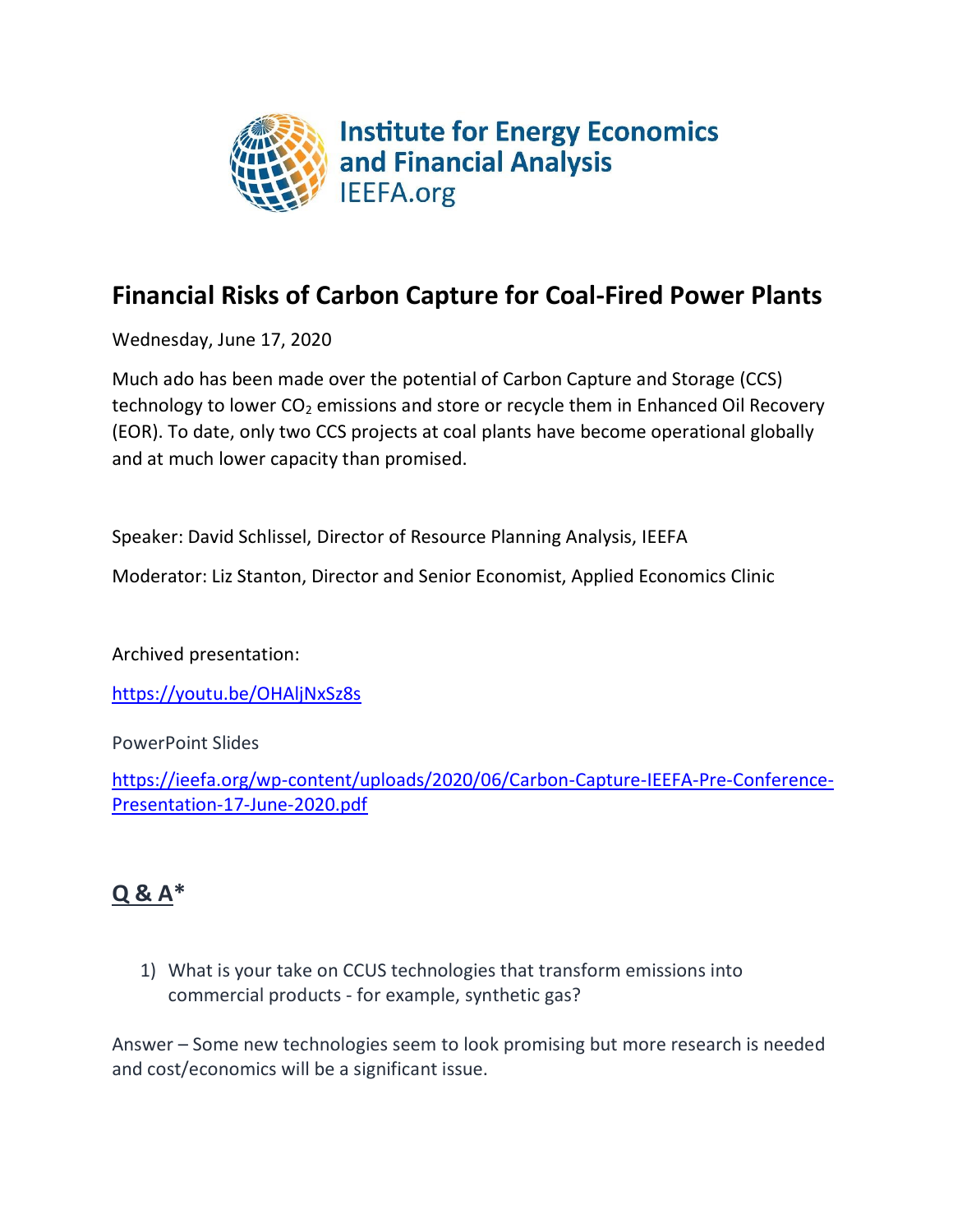2) How are utility commissions evaluating CCS proposals? Are there lessons that have been learned to better protect ratepayers?

Answer: The New Mexico Public Regulation Commission has considered the proposal to retrofit the San Juan Generating Station as part of its analysis of whether to allow [utility] PNM to retire the coal plant. That's the only example I know of in which a utility commission recently has evaluated CCS. The retrofitted San Juan plant would be a merchant generator, so ratepayers would not be at risk unless PNM or some other investor-owned utility either voluntarily signed or was required by the commission to sign a power purchase agreement (PPA) with the new owners of the plant and the prices for power in that PPA were significantly above market prices or the prices of alternate renewable PPAs.

3) Can you describe enhanced oil recovery a bit more?

Answer: With Enhanced Oil Recovery (EOR), the captured  $CO<sub>2</sub>$  is piped to an oil field and then injected into the ground to produce additional oil that would otherwise not be produced. This oil is then burned or used as a chemical feedstock. There's a debate on whether EOR results in any savings in emissions of  $CO<sub>2</sub>$  into the atmosphere because the burning of oil or its use as a chemical feedstock results in additional  $CO<sub>2</sub>$  emissions.

The financial viability of EOR depends on what oil drillers are willing to pay for  $CO<sub>2</sub>$ which, in turn, depends on the price of oil.

4) Can [carbon capture] be profitable with just the 45Q tax credit?

Answer: Not likely. Our analyses for the San Juan Generating Station [in New Mexico] show that with reasonable assumptions about future plant operating costs and operating performance, the retrofit project would put investors at risk of losing hundreds of millions of dollars – and our analyses don't include all possible future [cost increases]. By way of contrast, you know what the future costs will be with solar and wind and solar+storage and wind+storage PPAs.

5) What's the opportunity for American companies to develop carbon capture for coal and make money by selling that technology overseas?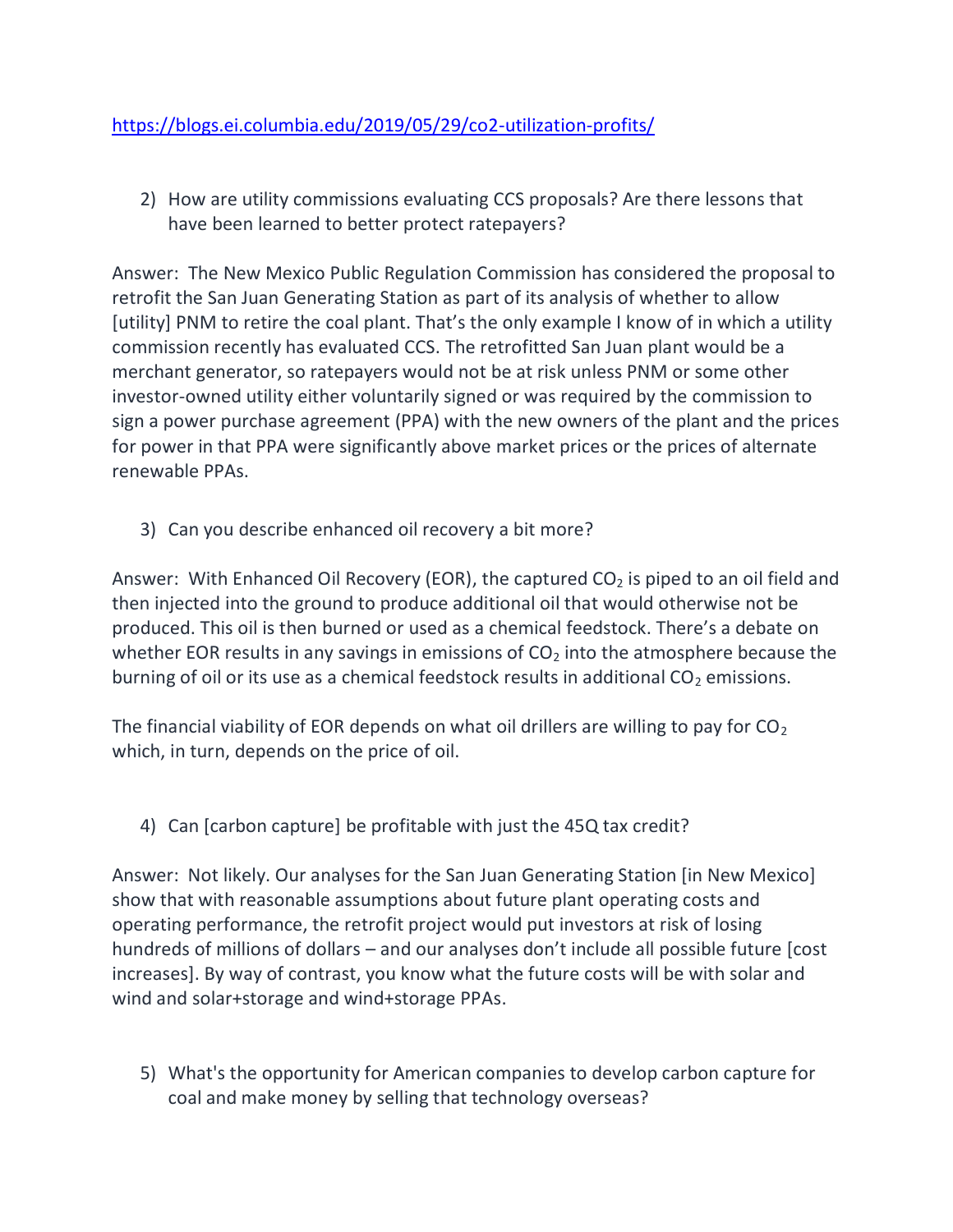Answer: The opportunity for American companies to make money by selling the carbon capture technologies overseas will depend on how well it works, what it costs and how the costs of carbon capture compare to renewable prices in other countries. Although we haven't yet done the analyses, based on what we're seeing in renewables price deflation around the world and estimates of the costs of retrofitting existing coal plants with carbon capture, or building new coal plants with the technology, our expectation is that adding renewables will be a more cost-effective solution than using capture technologies to divert the  $CO<sub>2</sub>$  from coal plants. As my presentation indicates, we believe that research on capturing  $CO<sub>2</sub>$  from natural gas power plants and industrial sources should continue, as should research into the direct capture of  $CO<sub>2</sub>$  from the atmosphere.

6) You talk about the San Juan Generating Station competing with solar from California, however, solar is not available at night and utilities like PNM have been cautious about investing heavily in long-term battery storage. Proponents of the San Juan Generating Station say it can help balance the grid. What do you see as the best way to balance the grid while developing long-term battery storage technology?

Answer: Storage technology is already here and the prices are declining rapidly. As I noted in my presentation, the price for a solar+storage PPA in New Mexico already is about 2/3 the cost of generating power at San Juan. And that doesn't reflect expected further declines in solar and storage prices in coming years or the additional costs that introducing carbon capture will add to the cost of generating power at San Juan.

Here's a link to an excellent report on storage by my colleague Dennis Wamsted. [https://ieefa.org/ieefa-report-advances-in-electricity-storage-suggest-rapid-disruption](https://ieefa.org/ieefa-report-advances-in-electricity-storage-suggest-rapid-disruption-of-u-s-electricity-sector/)[of-u-s-electricity-sector/](https://ieefa.org/ieefa-report-advances-in-electricity-storage-suggest-rapid-disruption-of-u-s-electricity-sector/)

7) How do you see the rentability of carbon capture from coal plants compared with carbon capture from the air (and from industries such as concrete [production])?

Answer: As I've noted, we believe that the jury is still out on the technical and financial feasibility of capturing  $CO<sub>2</sub>$  from natural gas plants, industrial sources, and the atmosphere – and that future research is appropriate. However, it is clear that the same is not true of capture from coal-fired generators. The industry already is rendering its verdict as it is shrinking at an accelerating pace.